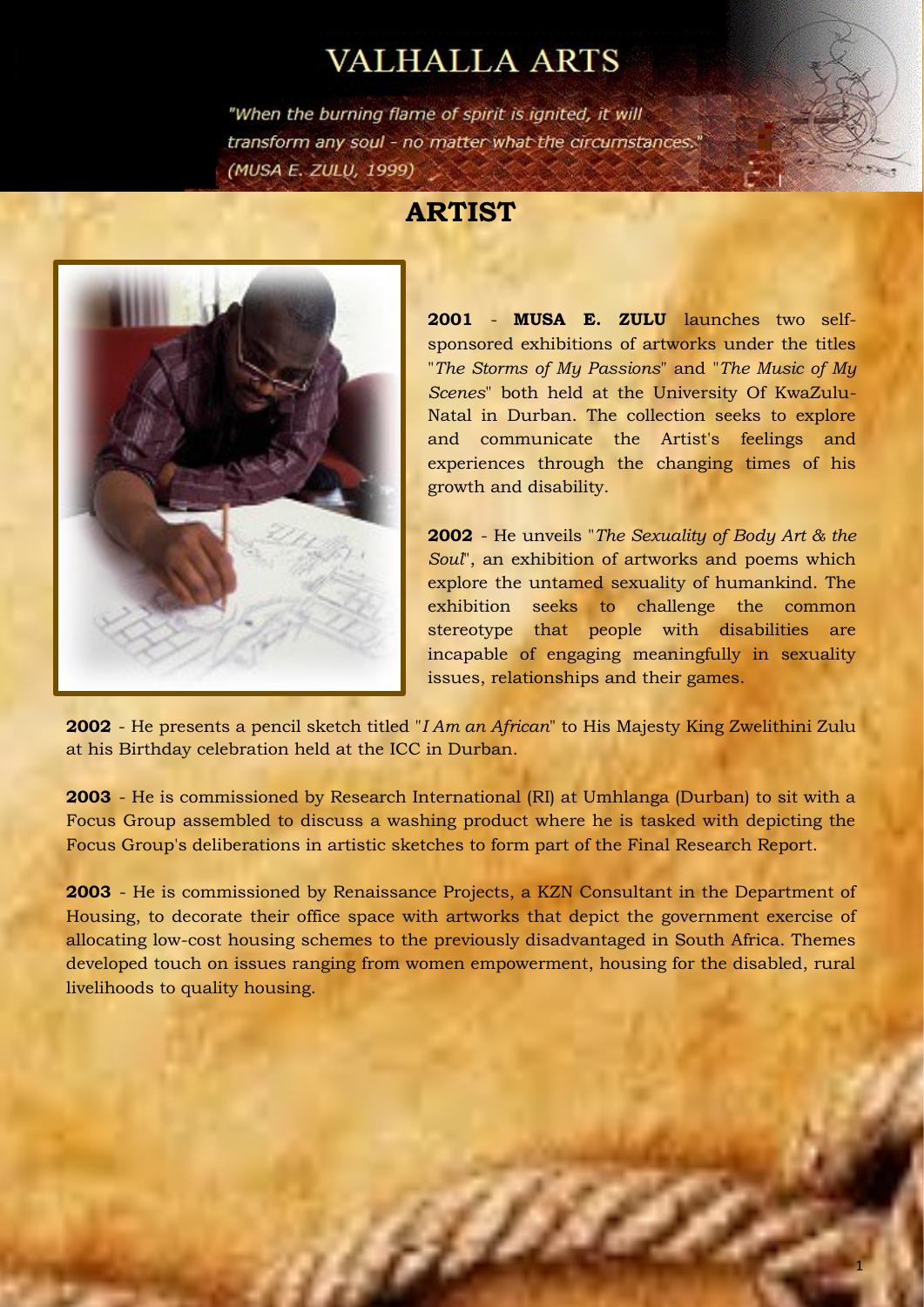**2004** - He is commissioned by the Institute for Personnel Management (IPM) to draw artworks presented to Presidential Awards finalists. Amongst the business and political luminaries that receive the artwork are Raymomd Ackermans, Helen Suzman and Lillian Khuzwayo who all also receive a copy of the Artist's autobiography.

**2004** - He is commissioned by ITHALA Bank KZN Headquarters to design artworks that give meaning to a collection of Zulu beadwork. The exercise of developing these works involves doing research into the cultural meaning attached to each piece of beadwork and producing artworks that depict how each is worn on body. The artworks produced hang proudly on the walls of ITHALA Bank's Suite at the ABSA Soccer Stadium in Durban, KwaZulu-Natal.

**2004** - His artworks are exhibited at the (KZN) Gateway Mall's Cinema Navoure under the title "*Molweni: Love Theme for Africa*" and sponsored by Nedbank as part of the institution's ongoing exercise to promote and expose excellence and diversity in local talent. The collection depicts a musical relationship of instruments, dance and melody.

**2005** - Valhalla Arts unveils a brochure featuring 10 of the best artworks produced by the MUSA E. ZULU in the first 10 years of his disability. The collection is compiled into a brochure titled "*A Streak of Artistic Genius".* 

**2005** - Valhalla Arts is again commissioned by the Institute for Personnel Management (IPM) to draw artworks which are presented to Presidential Awards finalists including Phumzile-Mlambo Ngcuka (Deputy President), Mr Gwede Mantashe (Secretary of Num), Mr Lot Ndlovu (Vice Chairman of Nedcor), Ms Cheryl Gilwald (Deputy Minister Correctional Services) and Pravin Gordhan (SARS Commissioner) who all receive a copy of the Artist's autobiography.

**2006** - Valhalla Arts is commissioned by the Faculty/School of Humanities at the University of KwaZulu-Natal, Durban, to draw 6 (Six) artwork which depict the themes of social development, transformation, people's interactions and relations.

**2006** - Valhalla Arts commissioned by The KZN Office of The Auditor General to do artwork for their new offices at The Redlands Estate in Pietermaritzburg. 15 (Fifteen) artwork are submitted and one is given to the outgoing National Auditor General Mr Shakiet Fakie as a farewell gift from the KZN Office. The Office of The Auditor General names one of its boardrooms *"The MUSA E. ZULU Boardroom".*

a Biblio